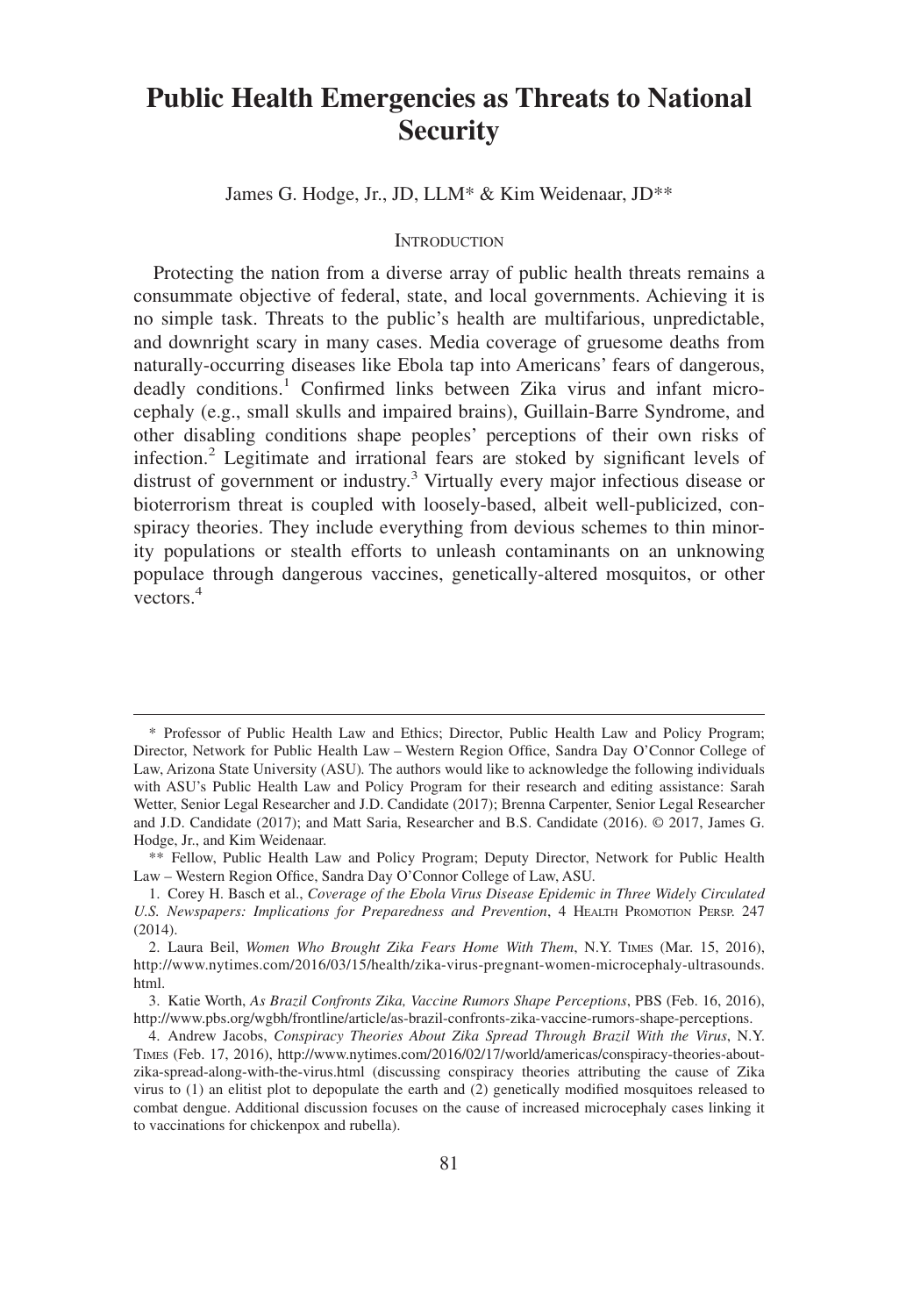Americans' trepidations of public health threats invariably beget responses among federal, state, and local governments even if the actual risks to domestic populations are infinitesimally low. The 2001 anthrax attacks directly impacted only a couple dozen people, and took only five American victims.<sup>5</sup> The spread of Ebola viral disease (EVD) killed upwards of 11,000 people in West Africa, but only one person, Eric Thomas Duncan, in the U.S. (after he arrived in Dallas after contracting the illness in Liberia).<sup>6</sup> Still, for decades, national, state, and local government leaders often classify these and other conditions as emergencies through different legal authorities.<sup>7</sup> To the extent characterizing emerging diseases or acts of bioterrorism as emergencies (despite sometimes specious risks) results in response efforts that greatly limit negative public health impacts, such classifications may be warranted.

More recently, federal leaders and agencies have re-conceptualized the nature of public health emergencies in terms of national security, reflecting a shift in national authority and accountability. Multiple Presidents and other federal officials speak in terms of how public health events pose national security threats (NSTs) or national security priorities (NSPs). On April 1, 2016, President Obama proclaimed that public health is the key to national security and well-being at home and abroad.<sup>8</sup> As discussed in this Commentary,<sup>9</sup> classifying public health concerns as national security threats presents uncertainties with practical and legal implications. Practical implications include the augmentation of federal influence, resources, and powers to coordinate responses internationally and at home. Labeling public health emergencies as national security events can alter how federal, state, and local governments respond legally to public health crises now and in the future.

# I. PUBLIC HEALTH THREATS TO NATIONAL SECURITY

When it comes to emergencies that may impact population health, it seems everyone wants in on the action. For decades government at all levels in the United States have responded to various public health threats either through routine public health authorities or via declarations of emergency, disaster, or public health emergency.<sup>10</sup> The President can declare states of emergency or

<sup>5.</sup> Robert Johnston, *Review of Fall 2001 Anthrax Bioattacks*, ROBERT JOHNSTON'S ARCHIVE (Sept. 28, 2007), http://www.johnstonsarchive.net/terrorism/anthrax.html.

<sup>6.</sup> *2014 Ebola Outbreak in West Africa – Case Counts*, CTR. FOR DISEASE CONTROL AND PREVENTION (Apr. 13, 2016), http://www.cdc.gov/vhf/ebola/outbreaks/2014-west-africa/case-counts.html.

<sup>7.</sup> JAMES G. HODGE JR., PUBLIC HEALTH LAW IN A NUTSHELL 261-69 (2d ed. 2015).

<sup>8.</sup> Press Release, Office of the White House Press Sec'y, Presidential Proclamation: National Public Health Week, 2016 (Apr. 1, 2016), https://www.whitehouse.gov/the-press-office/2016/04/01/presidentialproclamation-national-public-health-week-2016.

<sup>9.</sup> This Commentary is based in part on the symposium presentation by James G. Hodge, Jr. on March 1, 2016 at Georgetown University Law Center sponsored by the Journal of National Security Law and Policy and Timothy and Linda O'Neill Institute for Global and National Health Law.

<sup>10.</sup> HODGE JR., *supra* note 7, at 261-64.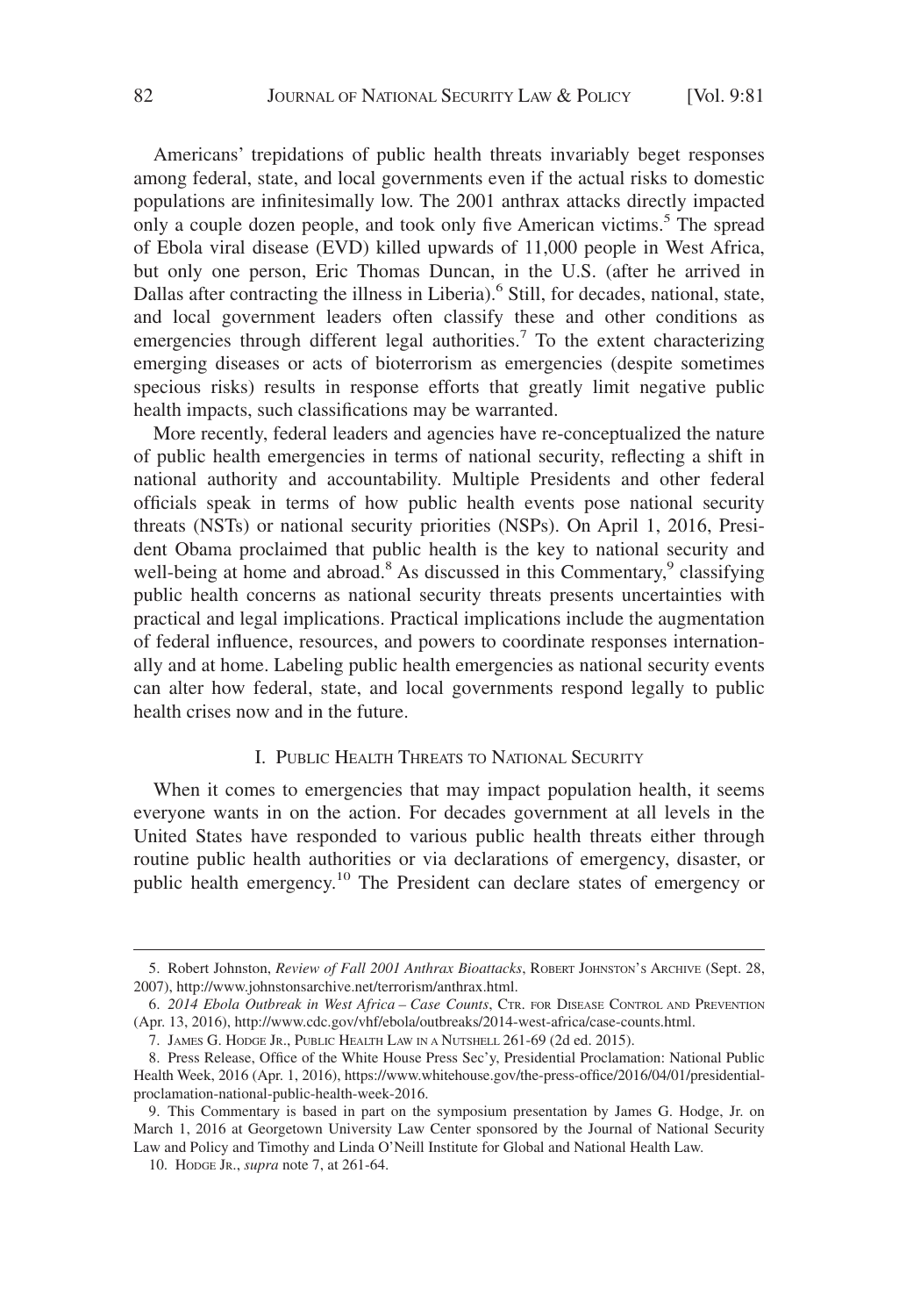disaster pursuant to the federal Stafford Act<sup>11</sup> and National Emergencies Act,<sup>12</sup> among other routes. The Secretary of the Department of Health and Human Services (HHS) is authorized to declare states of public health emergency pursuant to the Pandemic and All Hazards Preparedness Act (PAHPA).<sup>13</sup> State governors use their sovereign powers to issue similar declarations of emergency or disaster via a myriad of legislative designations.<sup>14</sup> Local governments with sufficient home rule can declare emergencies via county commissioners, mayors, or other local leaders.<sup>15</sup>

Use of these powers allocates governmental responsibilities in amorphous and overlapping ways. For example, state governments like California and Texas that declared an "emergency" or "disaster" in response to the H1N1 pandemic in 2009-2010 largely empowered state emergency management agencies to coordinate responses in tandem with health agencies.16 In response to the same threat, Maryland Governor Martin O'Malley declared a "public health emergency," pursuant to state law framed consistent with the Model State Emergency Health Powers Act  $(MSEHPA)$ ,<sup>17</sup> bestowing health departments (rather than emergency management agencies) with leading roles in coordination and response.<sup>18</sup>

Striking dissimilarities stem from who is "calling the shots" under varied emergency powers. State emergency management agencies employ principles of incident management to efficiently operate across an array of crisis events like floods, fires, and hurricanes. Public health emergencies, especially involving disease threats, are a different type of crisis, necessitating specialized powers, investigations, and responses. Health agencies are arguably better positioned and equipped to lead response coordination of a disease threat via specific public health powers that are often outside the expertise of emergency management agencies.

Against this backdrop, federal agents have increasingly carved out a wedge of authority extending beyond mere emergency declarations. Unlike state and local governments, the federal government is Constitutionally-vested with the

15. HODGE JR., *supra* note 7, at 263-64.

<sup>11.</sup> Stafford Act, 42 U.S.C. §§ 5121-5207 (2013).

<sup>12.</sup> National Emergencies Act, 50 U.S.C. §§ 1601-1651 (2009).

<sup>13.</sup> Pandemic and All-Hazards Preparedness Act (PAHPA), Pub. L. No. 109-417, 120 Stat. 2831 (2006).

<sup>14.</sup> HODGE JR., *supra* note 7, at 261–64; Emergency Declaration Authorities Across All States and D.C.: Table, THE NETWORK FOR PUB. HEALTH L. (June 16, 2015), https://www.networkforphl.org/\_asset/ gxrdwm/Emergency-Declaration-Authorities.pdf.

<sup>16.</sup> Press Release, Cal. Dep't Food and Agric., CDFA Working with State and Federal Agencies on Swine Flu (Apr. 28, 2009), https://www.cdfa.ca.gov/egov/Press\_Releases/Press\_Release.asp?PRnum- 09-028; *Gov. Perry Issues Swine Flu Disaster Proclamation*, NEWSPAPER TREE (Apr. 29, 2009), http://archive.newspapertree.com/news/3744-gov-perry-issues-swine-flu-disaster-proclamation.

<sup>17.</sup> *Model State Emergency Health Powers Act*, CTR. FOR L. AND THE PUBLIC'S HEALTH (Dec. 21, 2001), http://www.publichealthlaw.net/MSEHPA/MSEHPA.pdf.

<sup>18.</sup> John Colmers & Daniel Fox, *The Politics of Emergency Health Powers and the Isolation of Public Health*, 93 AM. J. PUB. HEALTH 397 (Mar. 2003).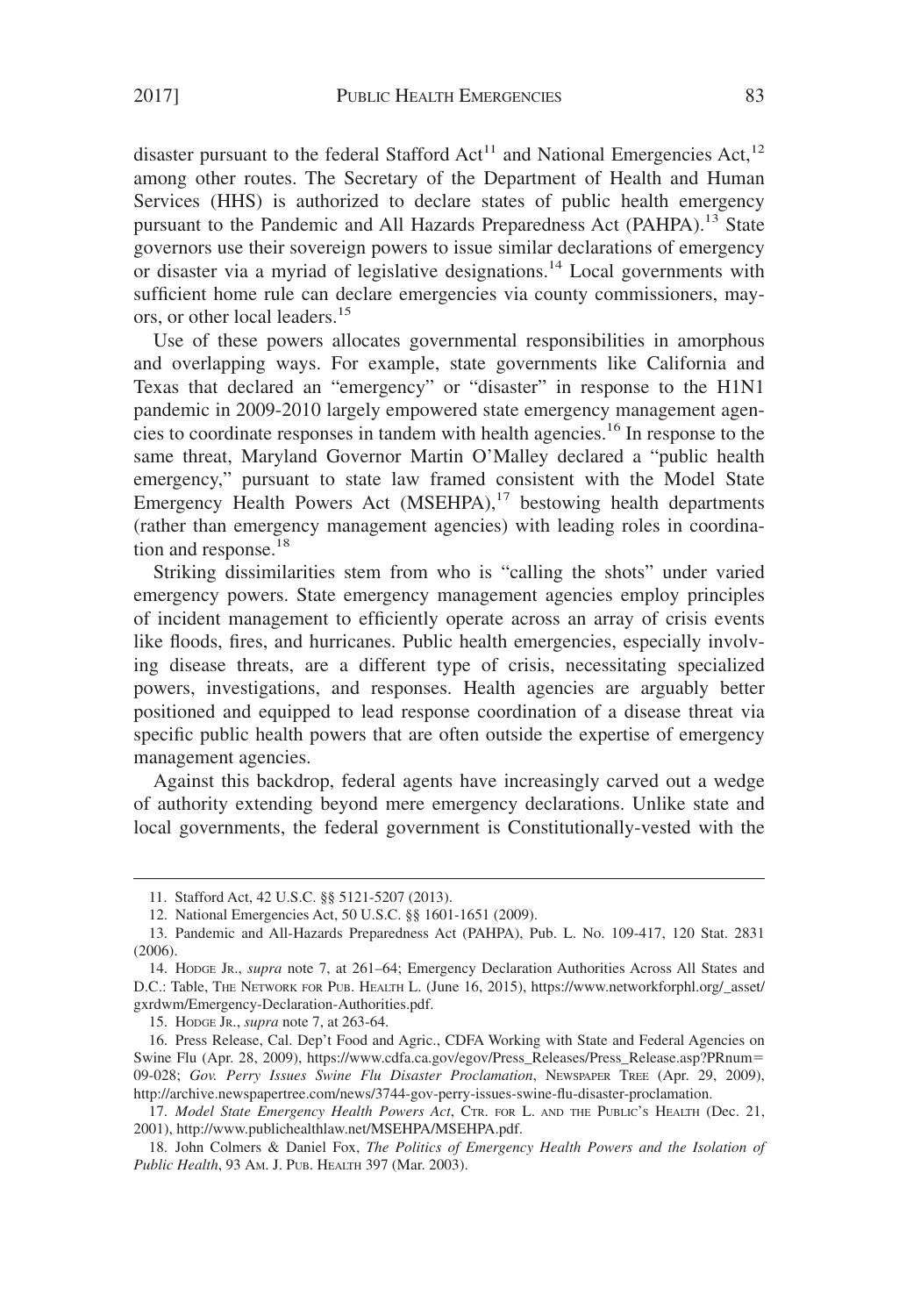sole ability to cross borders to respond nationally and internationally. As a result, it has repeatedly classified public health crises not just as emergencies, but also as threats to national security.

# *A. Scope of National Security Classifications*

The federal government's broad and exclusive authorities to address national security are grounded in multiple Constitutional provisions and clarified in statutory enactments.<sup>19</sup> The National Security Act (NSA) of  $1947^{20}$  established the National Security Council (NSC) and Central Intelligence Agency (CIA), and restructured military forces to gather data and contribute to executive responses.21 NSC is tasked with advising the President on foreign and domestic matters of national security to appropriately coordinate effective plans and responses.<sup>22</sup> The Defense Production Act of 1950 empowers the President to protect national security interests by allocating materials, services, and facilities to promote national defense, and controlling market forces in crises.<sup>23</sup> The Goldwater-Nichols Defense Department Reorganization Act of 1986 requires the President to submit an annual national security strategy report (accompanied with a budget proposal) to Congress.<sup>24</sup> This report, produced in classified and unclassified forms, sets the stage for security threat responses, interests, and goals each year.<sup>25</sup>

National security powers also extend beyond the President. The Foreign Assistance Act (FAA) of 1961 authorizes coordinated efforts of NSC and Department of Defense (DoD) to provide humanitarian aid abroad.<sup>26</sup> After the 2001 anthrax attacks, Congress passed the Project BioShield Act in 2004 to improve public health infrastructure and medical countermeasures related to chemical, biological, radiological, or nuclear (CBRN) threats and increase biosurveillance of harmful pathogens.<sup>27</sup> Project Bioshield authorizes the Secre-

<sup>19.</sup> U.S. CONST. art. 1 § 8, art. 2 § 2, art. 4 § 4. Article 1, Section 8 establishes national defense as an exclusive federal role and authorizes Congress to declare war and provide for the common defense. Article 2, Section 2 establishes the President as Commander in Chief. Article 4, Section 4 guarantees a republican form of government and State protection from invasion.

<sup>20.</sup> National Security Act of 1947, 50 U.S.C. § 401 (2012).

<sup>21.</sup> *Id*.

<sup>22.</sup> *Id.*

<sup>23.</sup> Defense Production Act of 1950, 50 U.S.C. §§ 4501-4568 (2015).

<sup>24.</sup> Goldwater-Nichols Defense Department Reorganization Act of 1986, 50 U.S.C. § 404(A) (2012).

<sup>25.</sup> *See, e.g.*, THE NAT'L SECURITY STRATEGY ARCHIVE, http://nssarchive.us. While a yearly report is required by the Act, often Presidents issue the reports late or not at all.

<sup>26.</sup> Foreign Assistance Act, 22 U.S.C.A. § 2151 (1974); Exec. Order No. 13,155, 65 Fed. Reg. 30,521 (May 12, 2000).

<sup>27.</sup> Project BioShield Act of 2004, 42 U.S.C. § 247d-6b (2004); HARLEY FELDBAUM, U.S. GLOBAL HEALTH AND NATIONAL SECURITY POLICY:AREPORT OF THE CSIS GLOBAL HEALTH POLICY CENTER 9 (2009), http://csis.org/files/media/csis/pubs/090420\_feldbaum\_usglobalhealth.pdf.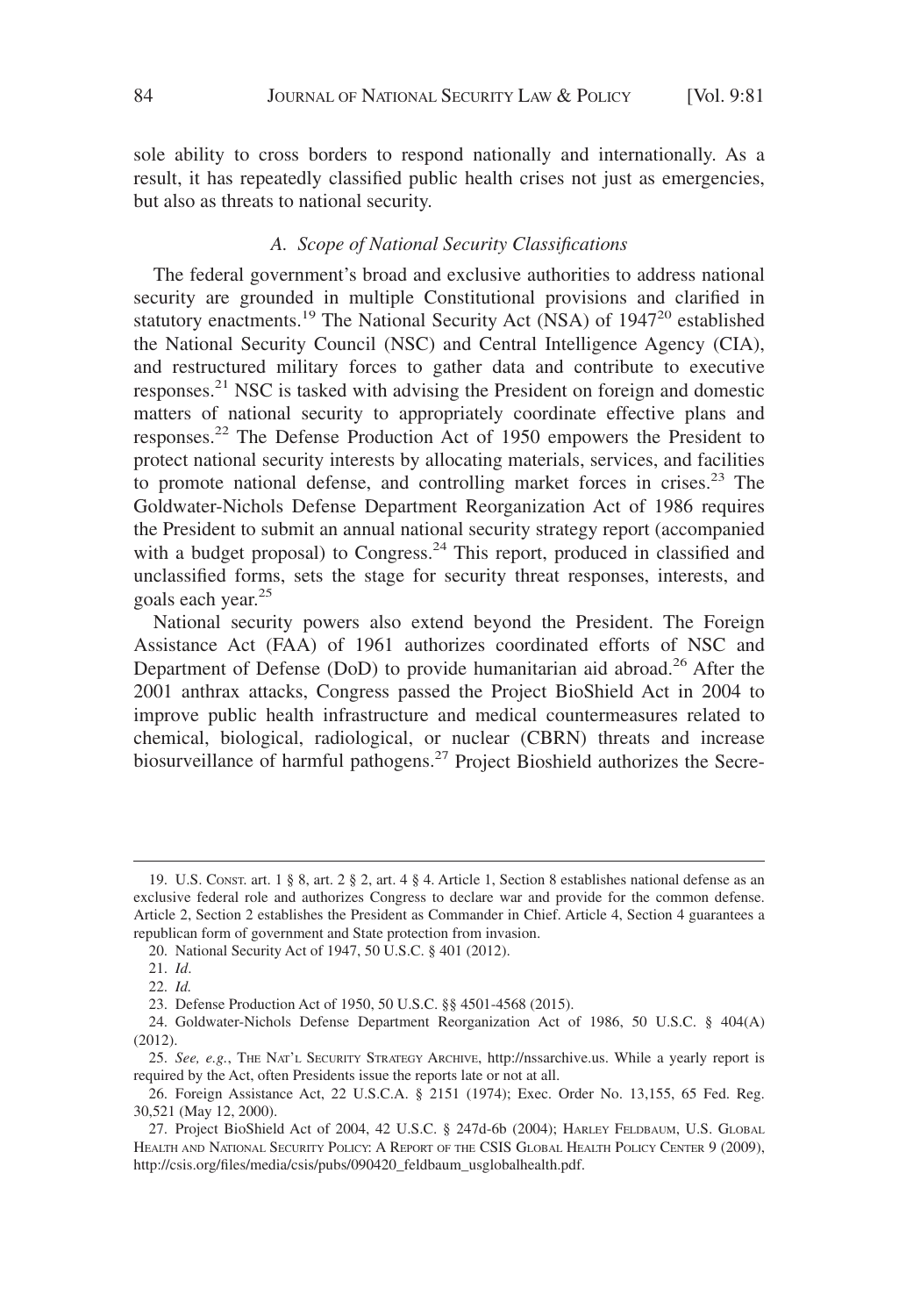tary of the Department of Homeland Security (DHS) to issue material threat determinations (MTDs) regarding a CBRN event to fund essential countermeasures.<sup>28</sup> In 2004, DHS received \$5.6 billion to use over ten years to purchase next-generation countermeasures against anthrax, smallpox, and other biothreats classified as MTDs.29

Pursuant to these powers, matters of national security traditionally entail use of military powers or criminal investigations to protect American interests from external threats of nuclear strikes, terrorism, or other acts of aggression. Historically, threats like infectious disease, bioterrorism, and environmental degradation were not commonly perceived as national security interests.<sup>30</sup> Yet, beginning in the late 1980s the scope of national security expanded to include these different types of threats.<sup>31</sup> In January 2000, CIA issued a report detailing specific impacts on national security of infectious diseases resulting in a high number of deaths, delaying economic or political developments, causing travel restrictions, or increasing the probability of an attack against the U.S. $^{32}$ 

Since the issuance of CIA's report, multiple public health threats (discussed in more detail in Part II.B) have garnered increasing interest in Presidential and NSC reports, statements, and press releases.<sup>33</sup> Table 1, below, clarifies distinctions for three commonly-used classifications based on available, unclassified executive and agency materials, underlying legal authorities, and secondary sources. While these national security designations are unquestionably influential politically, $34$  the gamut of legal directives and decisions related to their use is not publicly-known given the classified nature of many specific federal actions or responses.35

<sup>28. 42</sup> U.S.C. § 247d-6b(c)(2) (2012).

<sup>29.</sup> *Progress in the War on Terror*, THE WHITE HOUSE: PRESIDENT GEORGE W. BUSH (2004), http:// georgewbush-whitehouse.archives.gov/infocus/bioshield.

<sup>30.</sup> David P. Fidler, *Public Health and National Security in the Global Age: Infectious Diseases, Bioterrorism, and Realpolitik*, 35 GEO. WASH. INT'L. L. REV. 787, 791-92 (2003).

<sup>31.</sup> *Id.* at 5; *Current and Projected National Security Threats to the United States: Hearing Before the S. Select Comm. on Intelligence*, 107th Cong. 88 (2002) (statement of Dale L. Watson, Exec. Assistant Dir., Counterterrorism/Counterintelligence Div., Fed. Bureau of Investigation).

<sup>32.</sup> The Global Infectious Disease Threat and Its Implications for the United States, Nat'l Intelligence Council, NIE 99-17D, 10 (2000) [hereinafter "The Global Infectious Disease Threat."

<sup>33.</sup> JENNIFER BROWER AND PETER CHALK, RAND CORPORATION, THE GLOBAL THREAT OF NEW AND REEMERGING INFECTIOUS DISEASES: RECONCILING U.S. NATIONAL SECURITY AND PUBLIC HEALTH POLICY (2003).

<sup>34.</sup> Laura K. Donohue, *The Limits of National Security*, 48 AM. CRIM. L. REV. 1573, 1753 (2011). 35. *Id*. at 1716-17.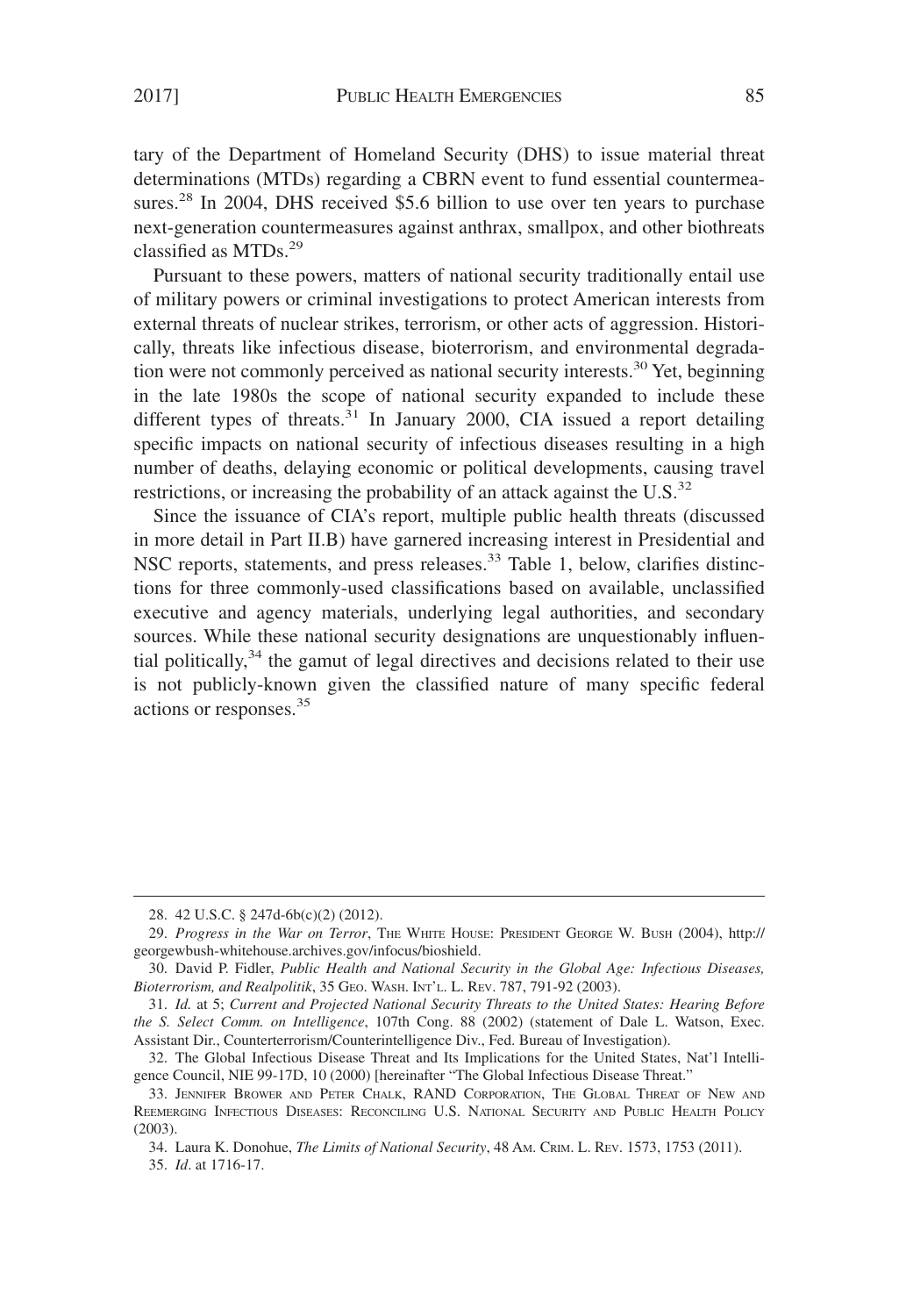| <b>National Security Threat</b>                                                                                                                                                                                                                  |                                                                                                                                                                                                                             | <b>National Security Priority   Material Threat Determination</b>                                                                                                                                                   |
|--------------------------------------------------------------------------------------------------------------------------------------------------------------------------------------------------------------------------------------------------|-----------------------------------------------------------------------------------------------------------------------------------------------------------------------------------------------------------------------------|---------------------------------------------------------------------------------------------------------------------------------------------------------------------------------------------------------------------|
| Systemic threat to domestic,<br>regional, or global health or<br>safety, or political, civil, or<br>economic security, requiring<br>significant additional<br>resources, planning, and<br>$\frac{1}{36}$ action by the U.S. (and other nations). | Determination that potential<br>humanitarian, economic,<br>or political losses support<br>a heightened level of<br>national attention by the<br>President, HHS, DHS,<br>NSC, DoD, or other<br>federal entity. <sup>37</sup> | DHS determination that CBRN agent<br>poses a plausible threat to a<br>significant number of American<br>lives, permitting HHS to utilize<br>BioShield reserve funds for<br>necessary countermeasures. <sup>38</sup> |

**Table 1. National Security Classifications**

# *B. National Security and Public Health Threats*

Consistent with the schemata in Table 1, multiple public health threats have been classified as national security events. One of the first was HIV/AIDS. NSC initially (and accurately) theorized that HIV/AIDS would lead to staggering mortality and infection rates, humanitarian emergencies, and military conflicts requiring federal intervention.<sup>39</sup> In 2002, the National Intelligence Council (NIC) projected that HIV/AIDS would seriously implicate national security interests as the disease spread to more populous countries.<sup>40</sup> President Bill Clinton initiated federal efforts to significantly increase the HIV/AIDS global prevention budget, accelerate vaccination research, mobilize new resources, and encourage international humanitarian efforts.<sup>41</sup> In 2003, President George W. Bush created the President's Emergency Plan for AIDS Relief (PEPFAR), funding treatment and prevention measures for millions of persons largely in African countries.<sup>42</sup> Classifying HIV/AIDS as a NST paved the way for subsequent classifications of other infectious diseases or public health threats as matters of national security, as selectively illustrated in Table 2 and explained further below.

<sup>36.</sup> Exec. Order No. 13,691, 80 Fed. Reg. 9,349 (Feb. 20, 2015); Press Release, The White House Office of the Press Sec'y, Remarks by the President After Meeting on Ebola (Oct. 6, 2014), https://www. whitehouse.gov/the-press-office/2014/10/06/remarks-president-after-meeting-ebola.

<sup>37.</sup> Tom Friedman, *Executive Order Issued on One of the Most Urgent Health Concerns Facing Us Today*, DEP'T. HEALTH AND HUM. SERV. (Sept. 19, 2014), http://www.hhs.gov/blog/2014/09/executive-orderissued-combating-antibiotic-resistant-bacteria.html; Sylvia Mathews Burwell, *Our Response to the Ebola Crisis*, DEP'T. HEALTH AND HUM. SERV. (Sept. 17, 2014), http://www.hhs.gov/blog/2014/09/ourresponse-ebola-crisis.html.

<sup>38.</sup> *Taking Measure of Countermeasures (Part 1): Hearing Before the Subcomm. on Emergency Preparedness, Response, and Commc'n of the H. Comm. on Homeland Sec.*, 112th Cong. (2011) (statement of Dr. Segaran Pillai, Chief Med. and Sci. Advisor, Directorate Chem. and Biological Def. Div., Dep't of Homeland Sec.), https://homeland.house.gov/files/Testimony%20Pillai\_0.pdf.

<sup>39. 5</sup> U.S.C. § 901 (2012); *Global Aids Crisis Deemed Threat to U.S., Human Security*, GUTTM-ACHER POL'Y REV., (June 1, 2000), https://www.guttmacher.org/about/gpr/2000/06/global-aids-crisisdeemed-threat-us-human-security.

<sup>40.</sup> NATIONAL INTELLIGENCE COUNCIL, THE NEXT WAVE OF HIV/AIDS: NIGERIA, ETHIOPIA, RUSSIA, INDIA, AND CHINA (Sept. 2002).

<sup>41.</sup> *A National Security Strategy for a Global Age*, THE WHITE HOUSE (Dec. 2000).

<sup>42.</sup> THE HENRY J. KAISER FAMILY FOUNDATION, THE U.S. PRESIDENT'S EMERGENCY PLAN FOR AIDS RELIEF (PEPFAR) (June 2014), https://kaiserfamilyfoundation.files.wordpress.com/2014/06/8002-05-theu-s-presidents-emergency-plan-for-aids-relief-pepfar1.pdf. Congressional budget appropriations under PEPFAR peaked at \$6.9 billion under President Obama in 2010.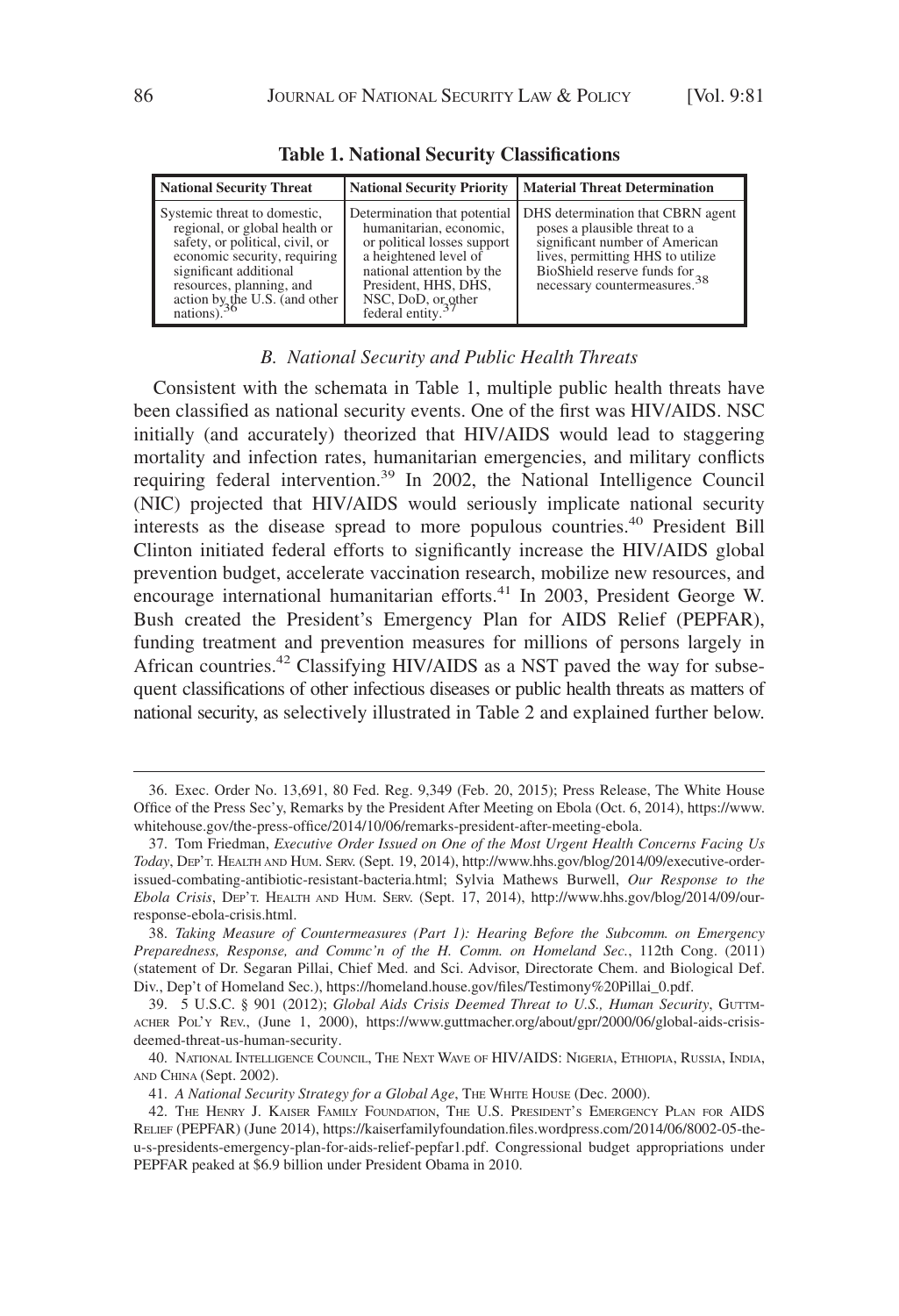| Date[s]            | <b>Threat</b>                              | <b>Issued By</b>        | <b>Source</b>                                            | <b>Authority Cited</b>                    | <b>Brief Description</b>                                                                                                                                                |
|--------------------|--------------------------------------------|-------------------------|----------------------------------------------------------|-------------------------------------------|-------------------------------------------------------------------------------------------------------------------------------------------------------------------------|
| 2002<br>2006       | <b>HIV/AIDS</b>                            | Pres. George<br>W. Bush | Natl. Security<br>Strategy                               | Unspecified                               | In 2 Natl. Security Strategies,<br>Pres. Bush referred to<br>HIV/AIDS as a potential<br>NST due to high risks to<br>public health, social order,<br>and economic costs. |
| 4/1/05             | <b>H5N1</b>                                | Pres. George<br>W. Bush | Natl. Strategy<br>Pandemic<br>Influenza                  | 50 U.S.C. § 3021;<br>Exec. Order<br>13375 | Fearing the virus would<br>evolve to human-to-human<br>transmission, H5N1 was<br>declared a NST to enhance<br>government responses.                                     |
| 4/26/09            | H1N1                                       | <b>HHS</b>              | <b>PHE</b><br>Declaration                                | 42 U.S.C § 247d                           | H1NI was declared a PHE by<br>HHS and recognized as<br>potentially affecting<br>national security.                                                                      |
| 8/10/12            | Violence<br>Against<br>Women               | Pres. Obama             | Exec. Order<br>13623                                     | Unspecified                               | Gender-based violence<br>undermines health,<br>national security, and<br>political and economic<br>stability.                                                           |
| 5/29/13            | <b>MERS</b>                                | <b>HHS</b>              | <b>EUA</b>                                               | 21 U.S.C.<br>§ 360bbb-3                   | MERS has a significant<br>potential to affect national<br>security or the health<br>security of U.S. citizens<br>living abroad, justifying<br>use of IVDs.              |
| 9/18/14            | Antibiotic<br>Resistant<br><b>Bacteria</b> | Pres. Obama             | Exec. Order<br>13676                                     | Unspecified                               | Antibiotic resistant bacteria<br>deemed a NSP, justifying<br>NSC oversight of agencies<br>implementing federal<br>policies to combat the<br>threat.                     |
| 9/22/06<br>9/26/14 | Ebola                                      | DHS:<br>Pres. Obama     | <b>MTD</b><br><b>GHSA</b><br>Summit:<br>Press<br>Release | 42 U.S.C. § 3192-F;<br>10 U.S.C. § 153    | MTD and NSP issued related<br>to the explosive spread of<br>Ebola viral disease<br>internationally and<br>potential for domestic<br>infections.                         |
| 11/6/13            | Climate<br>Change                          | Pres. Obama             | Exec. Order<br>13653                                     | Exec, Order 13514;<br>15 U.S.C. 2933      | Climate change preparedness<br>includes the capacity to<br>protect against related<br>damages to life, health,<br>property, livelihoods, and<br>national security.      |
| 2/13/15            | Cybersecurity                              | Pres. Obama             | Exec. Order<br>13691                                     | Exec. Order 13636;<br>$PPD-21$            | Order enhanced federal<br>government's ability to<br>detect, investigate,<br>prevent, and respond to<br>cyber threats to the public<br>health and safety of the<br>U.S. |

**Table 2. Select Examples of Public Health Issues and National Security**

Diseases like Severe Acute Respiratory Syndrome (SARS), Middle East Respiratory Syndrome (MERS), multi-drug-resistant tuberculosis (MDR-TB), and pandemic influenzas have all been noted as NSPs, though not necessarily NSTs.<sup>43</sup> Following Hurricane Katrina in 2005, Congress recognized how largescale PHEs could weaken economic productivity and endanger societal security

<sup>43.</sup> FELDBAUM, *supra* note 27, at 5-7.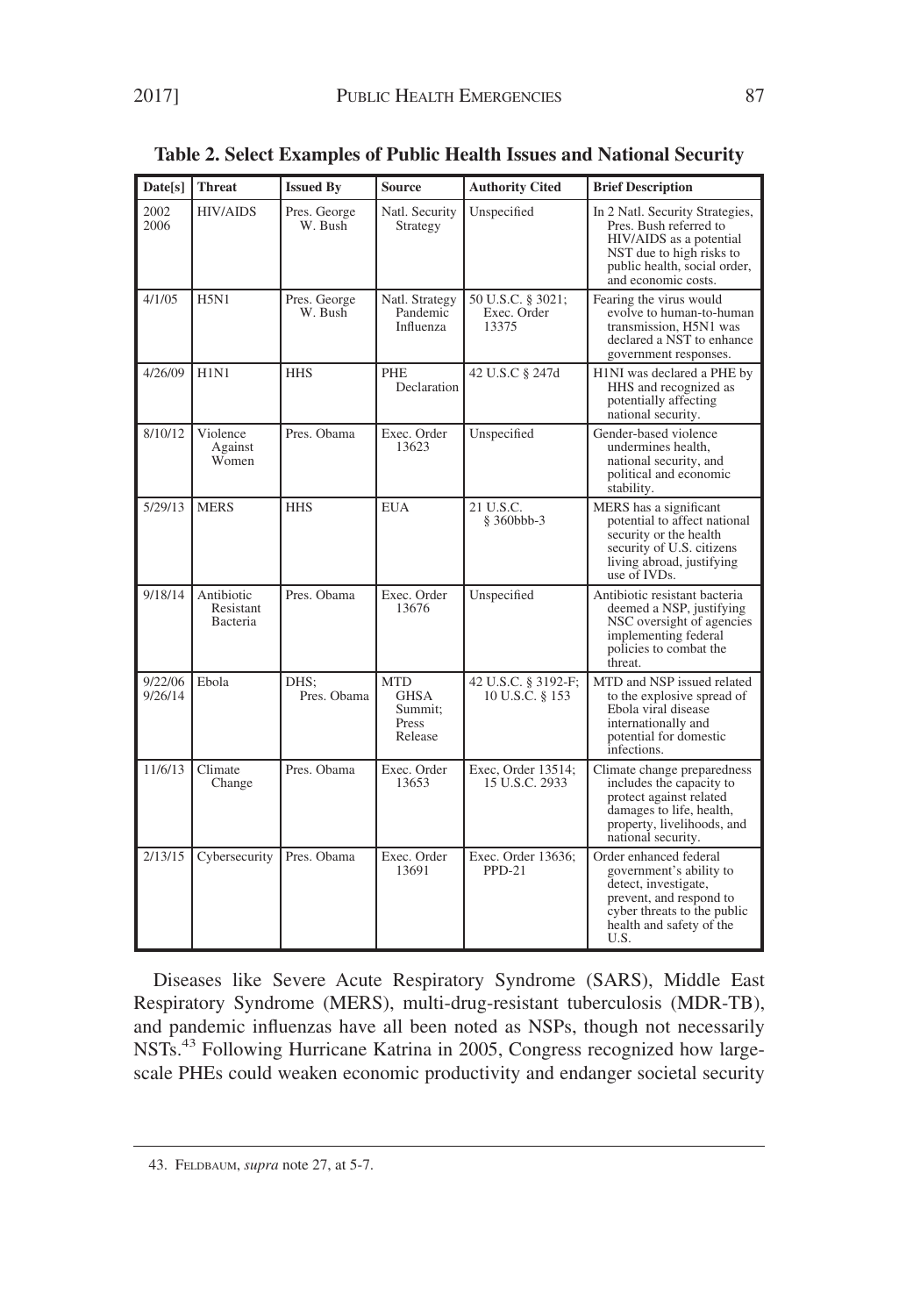and stability.<sup>44</sup> It passed PAHPA<sup>45</sup> in 2006 (later reauthorized in 2013<sup>46</sup>) to improve coordination of HHS' and DHS' activities with state and local authorities to respond to deliberate, accidental, and natural PHEs. In 2014, President Obama identified antibiotic-resistant bacteria as a national security and public health priority via an executive order that outlined cross-sector efforts and investments to prevent and control outbreaks.<sup>47</sup>

On September 22, 2006, DHS' Secretary issued a MTD for EVD noting that that the viral agent has sufficient capacity to directly affect national security.<sup>48</sup> In the midst of the 2014 EVD outbreak in West Africa, DHS' declaration allowed HHS to issue an emergency use authorization (EUA) for in vitro diagnostics for the detection of EVD.<sup>49</sup> President Obama referred to EVD as a NSP<sup>50</sup> initially in a press release on September 14, 2014, and then twelve days later at the White House Global Health Security Agenda Summit,<sup>51</sup> (leading to additional funding to combat the virus globally).<sup>52</sup> On October 6, President Obama noted EVD as a NST in remarks following a meeting with the Adminis-

48. 79 Fed. Reg. 47,141 (Aug. 12, 2014).

49. *Id.*

51. Press Release, The White House Office of the Press Sec'y, Remarks by President Obama at Global Health Security Agenda Summit (Sept. 26, 2014), https://www.whitehouse.gov/the-press-office/ 2014/09/26/remarks-president-global-health-security-agenda-summit; Press Release, The White House Office of the Press Sec'y, FACT SHEET: U.S. Response to the Ebola Epidemic in West Africa (Sept. 16, 2014), https://www.whitehouse.gov/the-press-office/2014/09/16/fact-sheet-us-response-ebolaepidemic-west-africa.

52. Emma Margolin, *Congress Clears \$750 Million to Fight Ebola in West Africa*, MSNBC (Oct. 10, 2014), http://www.msnbc.com/msnbc/congress-clears-750-million-fight-ebola-west-africa; Press Release, USAID, USAID Administration Announces \$142 Million in Humanitarian Assistance Grants and Projects for Ebola Africa (Oct. 15, 2014), http://www.usaid.gov/news-information/press-releases/oct-15- 2014-usaid-administrator-announces-142-million-humanitarian-assistance-ebola. In November 2014, President Obama failed to get Congressional approval of authority under the FAA through the Ebola Emergency Response Act, H.R. 5710. 113th Cong. (2014) (proposed). However, on December 16, 2014, President Obama signed the Consolidated and Further Continuing Appropriations Act of 2015 that allotted \$5.4 billion in emergency funding to combat EVD. Consolidated and Further Continuing Appropriations Act 2015, Pub. L. No. 113-235, 128 Stat. 2130 (2014). During the outbreak, CDC and several states issued separate, divergent EVD screening and monitoring policies for individuals returning from affected countries, demonstrating power struggles between federal and state authorities in public health responses framed as national security concerns. *Interim Table of State Ebola Screening and Monitoring Policies for Asymptomatic Individuals*, CTR. FOR DISEASE CONTROL AND PREVENTION (Aug. 31, 2015), http://www.cdc.gov/phlp/docs/interim-ebolascreening.pdf.

<sup>44.</sup> U.S. DEP'T HEALTH & HUM. SERVS., NAT'L HEALTH STRATEGY OF THE UNITED STATES OF AMERICA (2009), http://www.phe.gov/Preparedness/planning/authority/nhss/strategy/Documents/nhss-final.pdf.

<sup>45.</sup> Pandemic and All-Hazards Preparedness Act (PAHPA), Pub. L. No. 109-417, 120 Stat. 2831 (2006).

<sup>46.</sup> Pandemic and All-Hazards Preparedness Reauthorization Act, Pub. L. No. 113-5, 127 Stat. 161 (2013).

<sup>47.</sup> Exec. Order No. 13,676, 79 Fed. Reg. 56,931 (Sept. 18, 2000).

<sup>50.</sup> Lawrence O. Gostin, et al., *The President's National Security Agenda: Curtailing Ebola, Safeguarding the Future*, 313 J. AM. MED. ASS'N 27 (2015).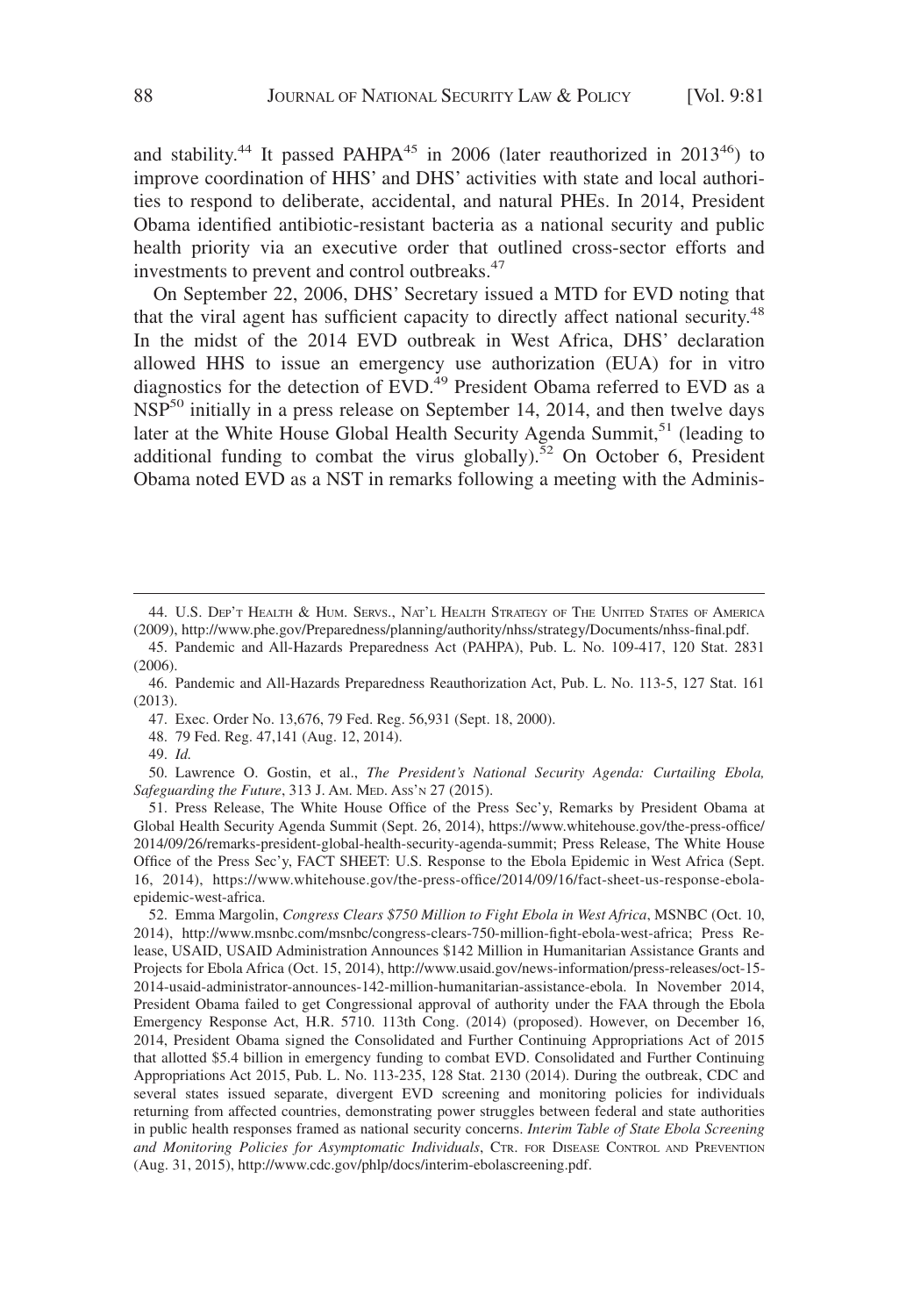tration's response team.<sup>53</sup> Expansions of the concept of national security afford federal aid through military health-related operations and funding for public health research, supplies, and biosurveillance.<sup>54</sup>

On February 26, 2016, pursuant to FDA's issuance of an EUA for a new Zika virus test, HHS' Secretary Sylvia Burwell stated that Zika virus has ". . . significant potential to affect *national security* or the health and security of United States citizens living abroad . . . . "<sup>55</sup> Though falling shy of declaring Zika virus an NST, her announcement couches HHS' authority to act pursuant to the Food, Drug, and Cosmetic Act within the realm of national security implications.56 Describing military contributions to the global response to Zika virus, Navy Admiral Kurt W. Tidd noted "[w]orking with our partners to improve access to health systems are inherent parts of the U.S. government's effort to promote a peaceful, prosperous, *secure* and resilient Western Hemisphere (emphasis added)."<sup>57</sup> On July 5, 2016 Vice Presidential candidate and Virginia Senator Tim Kaine classified Zika a "national security issue."<sup>58</sup>

# II. NATIONAL SECURITY CLASSIFICATIONS OF PUBLIC HEALTH CONCERN

With political support for continued designations of public health threats as national security priorities in the modern era, federal authorities seem poised to solidify what was once a trend into standing foreign and domestic policy. Continued expansions of the types of public health threats that qualify as national security events are anticipated. Federal national security plans are already being formulated for diverse public health issues such as obesity,<sup>59</sup>

58. Lawrence O. Gostin & James G. Hodge, Jr., *Zika prevention is a matter of national security*, TIME (Aug. 12, 2016), http://time.com/4449287/zika-prevention-national-security.

<sup>53.</sup> Press Release, The White House Office of the Press Sec'y, Remarks by the President After Meeting on Ebola (Oct. 6, 2014), https://www.whitehouse.gov/the-press-office/2014/10/06/remarkspresident-after-meeting-ebola.

<sup>54.</sup> Jane Evans, *Pandemics and National Security*,1GLOBAL SEC. STUD. 100 (2010), http:// globalsecuritystudies.com/Evans%20PANDEMICS.pdf.

<sup>55. 81</sup> Fed. Reg. 10,878, 10,879 (Mar. 2, 2016).

<sup>56.</sup> Five months later, on August 12, 2016, HHS' Secretary Burwell declared a PHE related to the spread of Zika virus in Puerto Rico. *Determination that a Public Health Emergency Exists in Puerto Rice as a Consequence of the Zika Virus Outbreak*, DEPT. OF HEALTH & HUMAN SERVICES (Aug. 12, 2016), http://www.phe.gov/emergency/news/healthactions/phe/Pages/zika-pr.aspx.

<sup>57.</sup> Jim Garamone, *Tidd: 'Whole-of-Hemisphere' Fighting Zika Virus*, U.S. DEP'T DEFENSE (Mar. 22 2016), http://www.defense.gov/News-Article-View/Article/699836/tidd-whole-of-hemisphere-fightingzika-virus.

<sup>59.</sup> Obesity has been informally cited as a potential NST given the need for healthy Americans to form a competent military force. *See, e.g.*, Lori M. Hunter, *Obesity Epidemic a Threat to U.S. Military Personnel and National Security*, POPULATION REFERENCE BUREAU (Sept. 2013), http://www.prb.org/ Publications/Articles/2013/us-obesity-military.aspx. CDC estimated in 2012 that 5.7 million men and 16.5 million women were ineligible for military service because they exceeded the Army's enlistment weight and body fat requirements. *Adult Obesity Causes and Consequences*, CTR. FOR DISEASE CONTROL AND PREVENTION (June 16, 2015), http://www.cdc.gov/obesity/adult/causes.html. In 2015, 10% of Army recruits were disqualified because of weight or insufficient physical fitness. The Army speculates that if the obesity epidemic continues to grow, by 2020 only 20% of young persons in the general population will qualify for military service. *Id*. In response, the Army's Soldier Fueling Initiative is designed to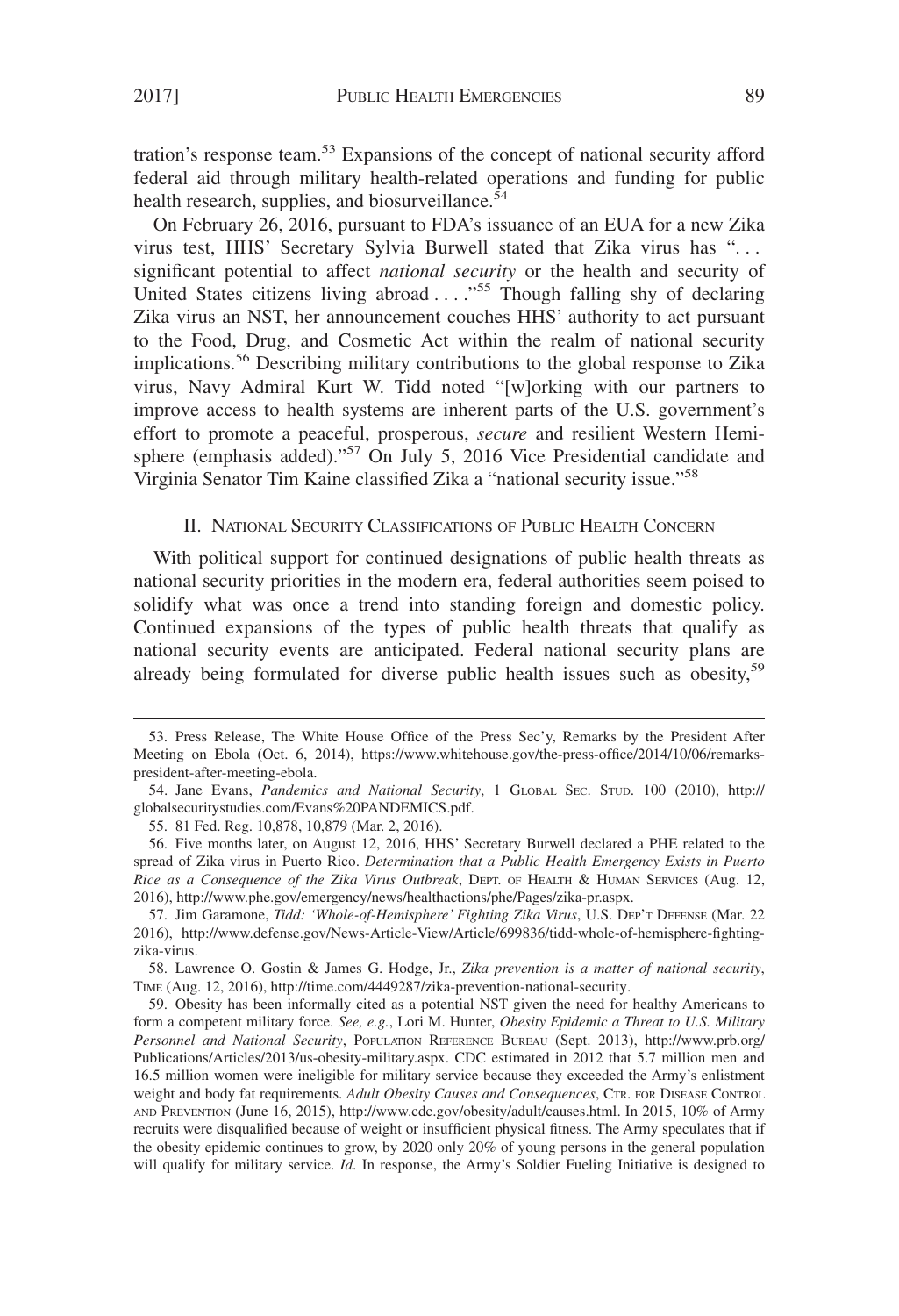cybersecurity, $60$  and climate change. $61$ 

Yet what types of public health threats should qualify as national security events? It is a given that these threats hold the potential to cause widespread and devastating harm to human security, health, or life, but not every public health menace implicates national security. Benchmarks or standards to guide these determinations and their timing may be warranted, but are largely absent from publicly-available federal policy or related scholarship.

To fill this void, we cull from existing examples, literature, and prevailing federal law and policy a series of criteria for labeling what we call "*national security classifications of public health concern*." These ten criteria summarized below (in no order of priority) are intended to identify key considerations to help clarify future national security designations and concomitant roles and responsibilities of federal and subnational governments in the United States.

1. *Existence of a potential or current threat to political and social stability*. Widespread infectious disease outbreaks can aggravate or spur political or social destabilization in developing nations. HIV/AIDS wreaked havoc on already fragile political systems in multiple, severely underdeveloped African countries. Social networks disintegrated as scores of individuals became ill and died. These factors were reflected again in 2014 when President Obama labeled the 2014 Ebola outbreak as an affront to political stability due to its great humanitarian toll in Liberia, Guinea, and

provide healthier options in dining halls, remove fast food options from bases, and provide nutrition education. *See* Dennis Steele, *Better Nutrition Efforts Fill the Army's Plate*, ARMY MAGAZINE (Apr. 16, 2014), http://www.armymagazine.org/2014/04/16/better-nutrition-efforts-fill-the-armys-plate.

<sup>60.</sup> Protecting cyberspace is consistently cited as a national security issue. Cyberspace infrastructure may be vulnerable to the pilfering of data and money, and may threaten the delivery of essential services. DHS cites three difficulties in securing cyberspace: (1) the ability of malicious actors to operate anywhere in the world, (2) the linkage between cyberspace and physical systems, and (3) the difficulty in reducing vulnerabilities in complex cyber systems. DEP'T OF HOMELAND SEC., CYBERSECU-RITY OVERVIEW (Sept. 22, 2015), https://www.dhs.gov/cybersecurity-overview. The Cybersecurity Act of 2015, Pub. L. No. 114-113 (2015), facilitates private companies seeking to share information on their cybersecurity measures. In February 2016, President Obama directed federal agencies to implement the Cybersecurity National Action Plan to enhance awareness, protect privacy, maintain public safety and economic security, and empower Americans to control their digital security. Press Release, The White House Office of the Press Sec'y, FACT SHEET: Cybersecurity National Action Plan (Feb. 9, 2016), https://www.whitehouse.gov/the-press-office/2016/02/09/fact-sheet-cybersecurity-national-action-plan; *see also* Exec. Order No. 13,691, 80 Fed. Reg. 9,347 (Feb. 20, 2015).

<sup>61.</sup> Maya Rhodan, *Obama Calls Climate Change a National Security Threat*, TIME (May 20, 2015), http://time.com/3890579/barack-obama-coast-guard-commencement. President Obama's administration cites climate change as a NST given the potential of floods, droughts, storms, and natural disasters to destabilize nations and increase conflicts over resources. *Id.* Changing natural landscapes (such as erosion, rising sea levels, increased wildfire damage) could slow military training and activity. Extreme weather can impede the production of buildings, airports, bridges, and other infrastructure, leading to long-term economic hardships. The White House is strategizing globally and domestically to coordinate efforts to slow climate change. In January 2016, DoD was allocated specific resources to manage climate change risks. DOD DIRECTIVE 4715.21: CLIMATE CHANGE ADAPTION AND RESILIENCE (Jan. 14, 2016), http://www.dtic.mil/whs/directives/corres/pdf/471521p.pdf [hereinafter DOD DIRECTIVE].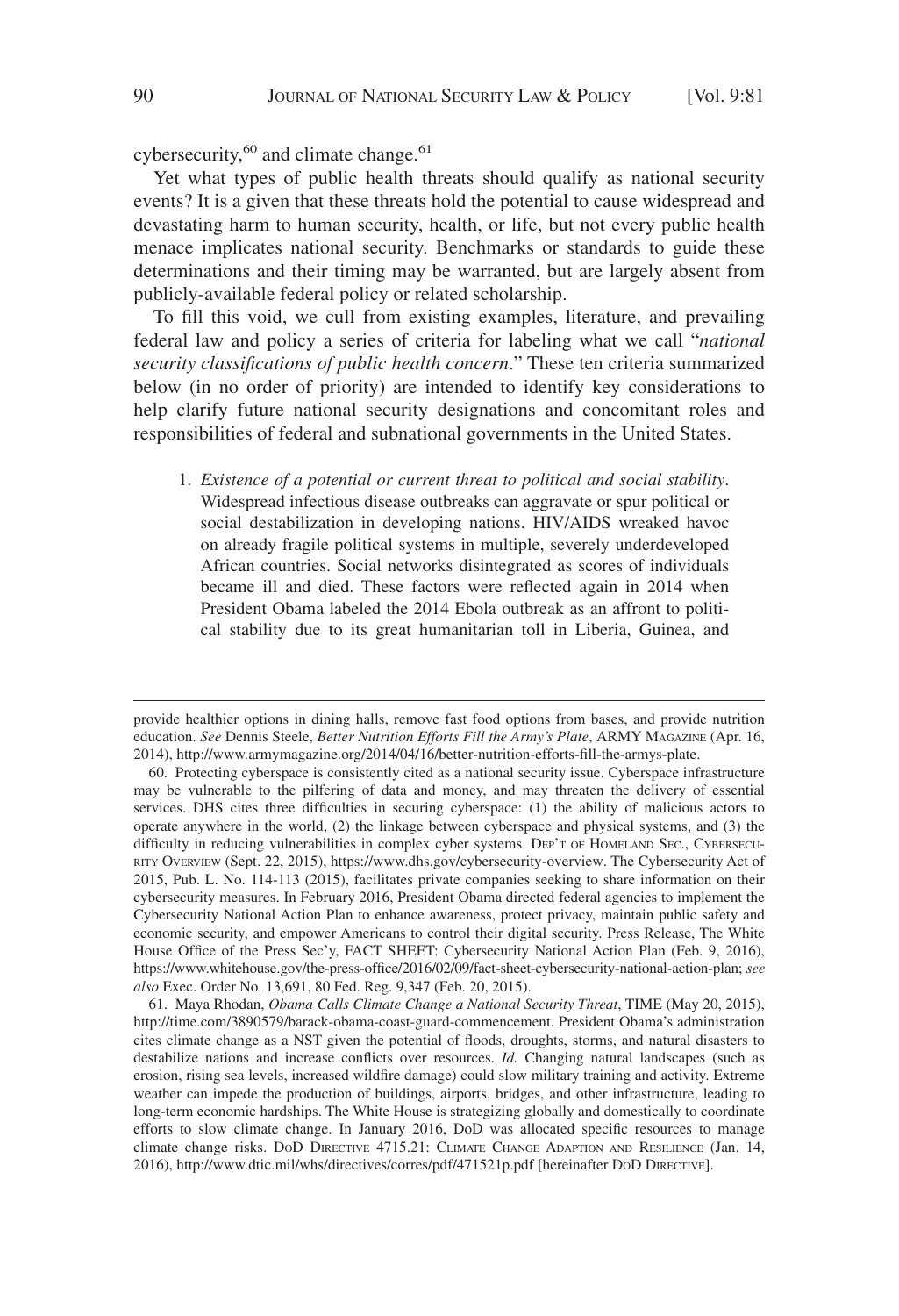Sierra Leone, and other affected areas of West Africa.<sup>62</sup> Military leaders within DoD are closely tracking the 2016 spread of Zika virus in South America, Latin America, and the Caribbean in part due to fears of potential regional destabilization.

- 2. *Presence of a potential or current threat to political, civic, and social participation.* Sometimes a public health concern may not threaten the stability of political and social systems overall, but rather the participation of specific citizens or others residing within national borders. Pervasive gender-based violence, for example, greatly hinders women's ability to participate and contribute socially, politically, civically, and economically to their communities.<sup>63</sup> National security implications clearly arise whenever the health of vulnerable groups is targeted with negative impacts on these interests.
- 3. *Imperils economic stability internationally or domestically*. Public health and environmental factors that have the capacity to derail economic interests in a region or domestically over the short- or long-term may lead to national security classifications. President Obama and DoD have used this basis to denote the strains on a global economy of climate change and its potential to cause severe natural disasters, extreme weather, and increased competition for natural resources.<sup>64</sup>
- 4. *Potential to weaken or diminish military power*. Any major public health threat that directly impacts the U.S. military is apt to be tagged as a NSP. In 2000, NIC predicted infectious diseases would continue to account for more U.S. military hospital admissions than battlefield injuries in the future (much as they have in prior world wars). Conditions like HIV threaten international peacekeeping efforts as army recruitment pools are diminished due to high infection rates in some areas.<sup>65</sup> EVD and Zika virus directly threatened U.S. troops assigned to mitigate its spread. Obesity among American young adults poses real risks of military diminutions absent corrective measures.
- 5. *Ability of a threat or its impacts to cross transnational borders*. Localized emerging disease outbreaks within specific countries do not garner national security attention absent other factors. However, emerging disease outbreaks like SARS, MDR-TB, EVD, and Zika virus that easily cross borders absent intervention are top priorities. After decades of largely dormant or minimal spread among smaller populated counties, the spread of Zika to heavily-populated South and Latin American countries beginning in 2014 elevated its risks. In February 2016, the Director of National Intelligence projected Zika virus would affect nearly every country in the

<sup>62.</sup> Press Release, The White House Office of the Press Sec'y, Remarks by the President After Meeting on Ebola (Oct. 6, 2014), https://www.whitehouse.gov/the-press-office/2014/10/06/remarkspresident-after-meeting-ebola.

<sup>63.</sup> Exec. Order No. 13,623, 77 Fed. Reg. 49,345 (2012).

<sup>64.</sup> DOD DIRECTIVE, *supra* note 61; Rhodan, *supra* note 61.

<sup>65.</sup> The Global Infectious Disease Threat, *supra* note 32, at 10.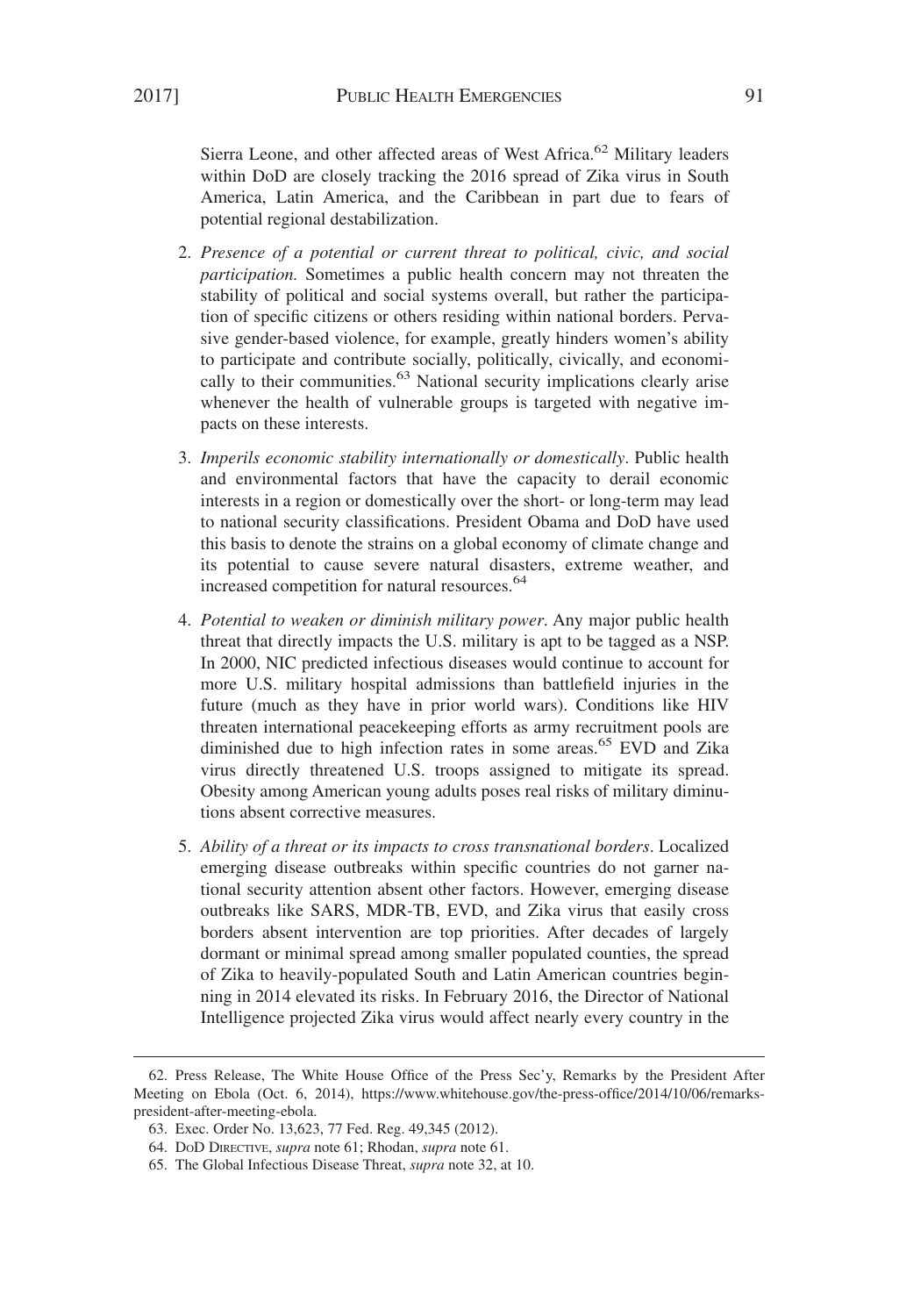Western Hemisphere by the end of the year.<sup>66</sup> As of August 15, 2016, WHO reported over 65 countries with active transmission of the virus.<sup>67</sup>

- 6. *Threats emanating from non-state actors*. Unlike traditional threats to national security, public health concerns may percolate and escalate independent of global or national actors. For example, antibiotic-resistant bacteria results from widespread overuse among health care providers, patients, and others irrespective of public health recommendations, resulting in a new threat to global human security.<sup>68</sup>
- 7. *Exceeds unilateral, national control*. A new era of increasing globalization facilitates the rapid spread of highly-infectious diseases. The premise that these conditions can be neatly contained within national borders on any continent is farcical. EVD decimated health systems in multiple West African countries and slipped easily across borders. Even in developed countries like the U.S., national health and public health systems may be strained to control such threats alone.<sup>69</sup> Collaboration through national security prioritization is key to combatting these types of public health scourges. To combat the 2014 Ebola outbreak, for example, U.S. military and public health forces partnered with the United Nations, WHO, West African nations, African Union, European Union, United Kingdom, France, Germany, and others.<sup>70</sup>
- 8. *Occurrence or potential for systemic human rights abuses.* Documented accounts of horrific human rights abuses against Americans or others that threaten U.S. humanitarian and health interests may justify national security designations and responses. President Obama referred to the radical Islamic terrorist group ISIL's brutality and barbarism against women, children, and the opposition as a threat to the security of the Middle East and the world.<sup>71</sup> Left unchecked, these deplorable actions by ISIL and other extremist groups threaten American military personnel, facilities, and citizens abroad and at home.
- 9. *Insufficiencies of global public health entities to adequately respond*. Sometimes national security implications stem from inadequacies of global partners or initiatives to stymie negative public health impacts of

<sup>66.</sup> *World Wide Threats: Hearing Before the H. Permanent Select Comm. on Intelligence*, 114th Cong. 14 (2016), http://intelligence.house.gov/sites/intelligence.house.gov/files/documents/clappersfrwwt. pdf (statement by James R. Clapper, Dir. of Nat'l Intelligence) [hereinafter *World Wide Threats Assessment*].

<sup>67.</sup> WORLD HEALTH ORG., PREVENTION OF SEXUAL TRANSMISSION OF ZIKA VIRUS: INTERIM GUIDANCE UPDATE (June 7, 2016), http://apps.who.int/iris/bitstream/10665/204421/1/WHO\_ZIKV\_MOC\_16.1\_eng. pdf.

<sup>68.</sup> Exec. Order 13,676, 184 Fed. Reg. 56,931 (Sept. 18, 2014).

<sup>69.</sup> *World Wide Threats Assessment*, *supra* note 66, at 14.

<sup>70.</sup> Press Release, The White House Office of the Press Sec'y, FACT SHEET: U.S. Response to the Ebola Epidemic in West Africa (Sept. 16, 2014), https://www.whitehouse.gov/the-press-office/2014/09/ 16/fact-sheet-us-response-ebola-epidemic-west-africa.

<sup>71.</sup> Press Release, The White House Office of the Press Sec'y, Statement by the President on ISIL (Sept. 10, 2014), https://www.whitehouse.gov/the-press-office/2014/09/10/statement-president-isil-1.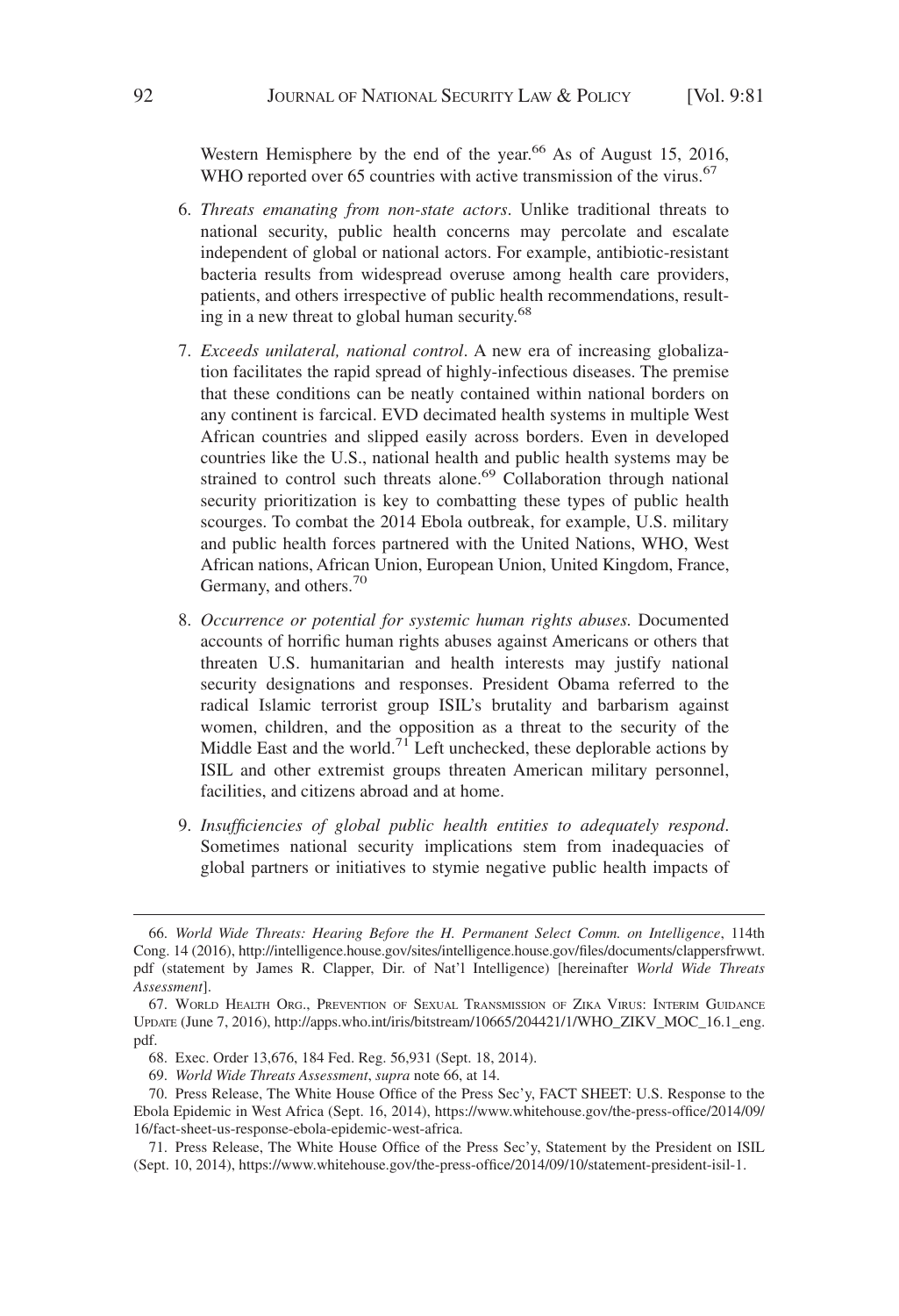emerging conditions. Absent effective interventions, U.S. national security may be at heightened risk. In the heart of the 2014 Ebola outbreak response, President Obama described the world as looking to the U.S. to take charge, stating that it is "prepared to take leadership on [Ebola] to provide the kinds of capabilities that only America has, and to mobilize the world in ways that only America can do."<sup>72</sup> These comments were made against a backdrop of largely critical assessments of WHO in its failure to limit the public health impacts, $7<sup>3</sup>$  as well as pleas from entities like *Médecins Sans Frontières* ("Doctors Without Borders") for U.S. military interventions.<sup>74</sup> Similar claims have arisen related to U.S. Congressional failures to fund global and domestic Zika preparedness and response in 2016.<sup>75</sup>

10. *Perceived need for classification based on public perception.* It may seem trite to suggest that perceived needs for national security classifications may predict their use. And to the extent that public perceptions among Americans (or their elected leaders at the federal and state levels) solely support such classification, they may be ill-placed. However, perceived needs may still lend to national security designations. "Hot" topics, especially in national election years, can be politicized by those holding and seeking offices to placate and allay public fears and concerns. In response to the shooting deaths of 14 persons in San Bernardino, California in December 2015, numerous federal officials and at least two Presidential candidates sought to prioritize exclusionary policies affecting Muslims as a NST.<sup>76</sup> Advancing unconstitutional policies through the guise of the need to protect national security is abhorrent, but may still be a factor in classifying specific risks.

#### **CONCLUSION**

After pivoting on the core foundations of national security classifications over the last two decades, federal authorities have demonstrated continued and sustained use of these distinctions as applied to varied public health threats. The

<sup>72.</sup> Press Release, The White House Office of the Press Sec'y, Remarks by the President on the Ebola Outbreak (Sept. 16, 2014), https://www.whitehouse.gov/the-press-office/2014/09/16/remarkspresident-ebola-outbreak.

<sup>73.</sup> B.D. Colen, *An Indictment of Ebola Response*, HARVARD GAZETTE (Nov. 22, 2015), http://news. harvard.edu/gazette/story/2015/11/an-indictment-of-ebola-response.

<sup>74.</sup> Joan Liu, *United Nations Special Briefing on Ebola*, MEDECINS SANS FRONTIERES (Sept. 2, 2014), http://www.doctorswithoutborders.org/news-stories/speechopen-letter/united-nations-special-briefingebola.

<sup>75.</sup> James G. Hodge, Jr. *Generation Zika*, \_\_ JURIMETRICS \_\_ 2016 (forthcoming).

<sup>76.</sup> Rebecca Shabad, *Donald Trump Calls for "Total and Complete Shutdown" of Muslims Entering U.S.*, CBS NEWS (Dec. 7, 2015), http://www.cbsnews.com/news/donald-trump-calls-for-total-andcomplete-shutdown-of-muslims-entering-u-s; David Weigel, *Ted Cruz Says San Bernardino Shooting May Be 'Radical Islamic Terrorism*,*'* WASH. POST (Dec. 3, 2015), https://www.washingtonpost.com/news/ post-politics/wp/2015/12/03/ted-cruz-calls-san-bernardino-shooting-radical-islamic-terrorism; Press Release, Congressman Bob Goodlatte, Goodlatte Announces Judiciary Committee to Intro Bill to Strengthen Visa Security (Dec. 15, 2015), http://goodlatte.house.gov/press\_releases/828.